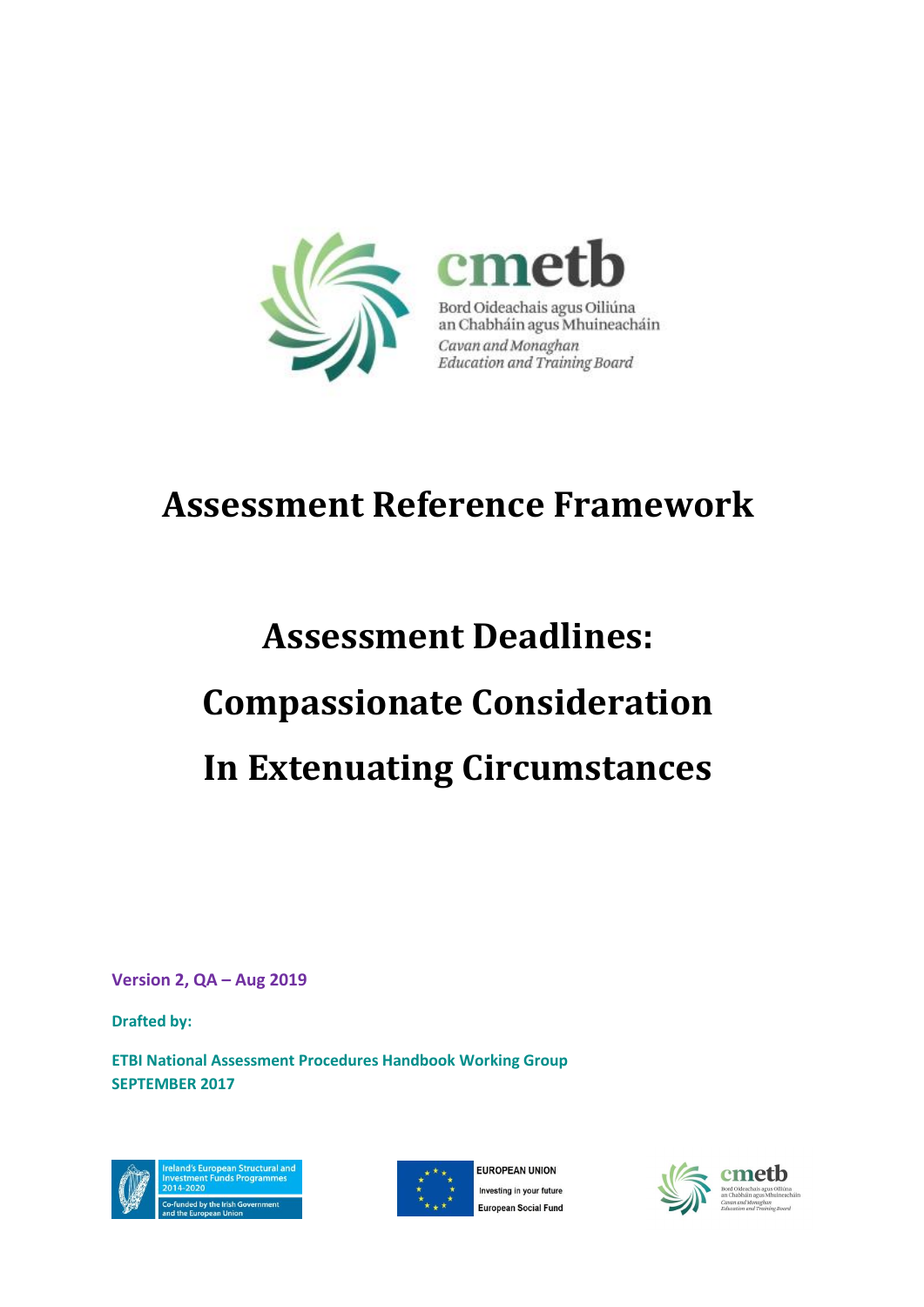## **Table of Contents**

|                                                                        | PRINCIPLES OF ASSESSMENT IN RELATION TO COMPASSIONATE CONSIDERATION5<br>1. |  |  |  |
|------------------------------------------------------------------------|----------------------------------------------------------------------------|--|--|--|
| 2.                                                                     |                                                                            |  |  |  |
|                                                                        | 2.1.                                                                       |  |  |  |
|                                                                        | 2.2.                                                                       |  |  |  |
|                                                                        | 2.3.                                                                       |  |  |  |
| 3.                                                                     |                                                                            |  |  |  |
|                                                                        | 3.1.                                                                       |  |  |  |
|                                                                        | 3.2.                                                                       |  |  |  |
|                                                                        | 3.3.                                                                       |  |  |  |
|                                                                        | 4.                                                                         |  |  |  |
|                                                                        | 5.                                                                         |  |  |  |
| APPENDIX 1: STATEMENT FROM PROGRAMME CO-ORDINATOR OR CENTRE MANAGER 11 |                                                                            |  |  |  |
|                                                                        |                                                                            |  |  |  |
|                                                                        |                                                                            |  |  |  |

## <span id="page-1-0"></span>**List of Figures**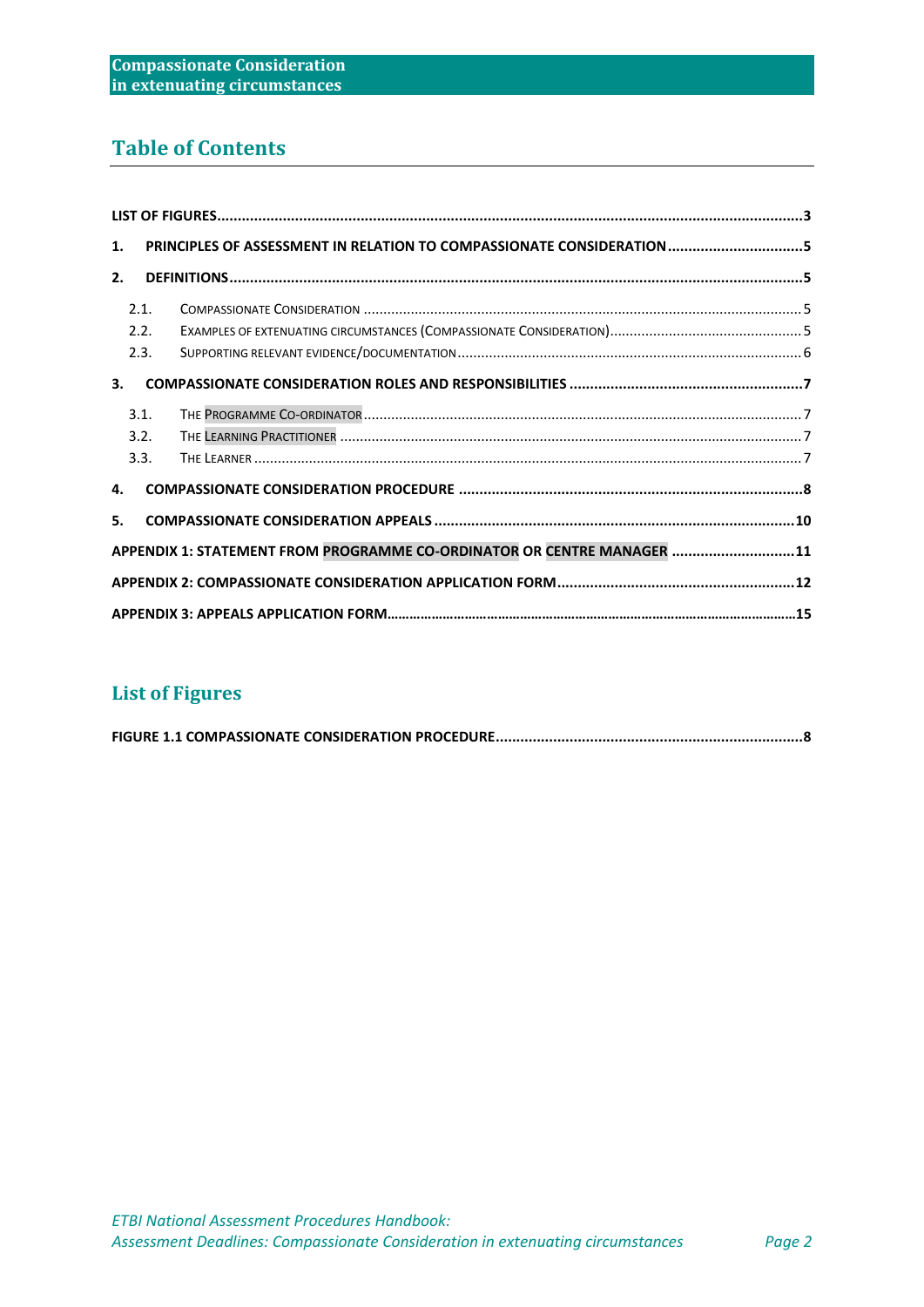## <span id="page-2-0"></span>**1. Principles of Assessment in Relation to Assessment Deadlines: Compassionate Consideration in Extenuating Circumstances**

Assessment is underpinned by the **principles of assessment** including the *fair* principle (equal opportunity for all learners) and *consistent* principle (consistency in approach to assessment across ETBs, programmes and modules). As such, in order to ensure the fair and consistent assessment of learners, the following procedure should be followed in relation to compassionate consideration in extenuating circumstances. The provider's Quality Assurance System overarches these principles and ensures learner achievement is assessed in a fair and consistent way in line with the national standards for the award.

In order to ensure *fairness* and *consistency* across all assessment activities learners may apply for compassionate consideration in relation to their assessment. Such compassionate consideration could include deferring an assessment activity or providing an extension to an assessment deadline **and will only be granted in extenuating circumstances with supporting relevant evidence/documentation (see 2.2).** In these circumstances, the learner must not be unfairly disadvantaged as a result of extenuating circumstances. Furthermore, the learner must not gain significant advantage when compared with other learners.

In order to ensure the fair and consistent assessment of learners, the following procedure should be followed in relation to compassionate consideration in extenuating circumstances. The provider's Quality Assurance System overarches these principles and ensures learner achievement is assessed in a fair and consistent way in line with the national standards for the award.

#### **Principles of Assessments**

#### **1 Validity**

Validity is a fundamental assessment principle ensuring that an assessment measures what it is designed to measure: the relevant standard of knowledge, skill or competence required for an award should be assessed.

Validity in assessment occurs when:

- Assessment is fit for purpose (i.e. a practical assessment assesses a practical skill)
- Learners can produce evidence which can be measured against the award standard
- Assessors can make accurate assessment decisions
- Assessment is accessible to all candidates who are potentially able to achieve it

#### **2 Reliability**

Reliability in assessment ensures that assessment measurement is accurate: the knowledge, skills and competence which the assessment measures should produce reliable and accurate results. Reliability in assessment ensures that results are consistent under similar conditions.

Reliability in assessment occurs when:

• The assessment is based on valid assessment techniques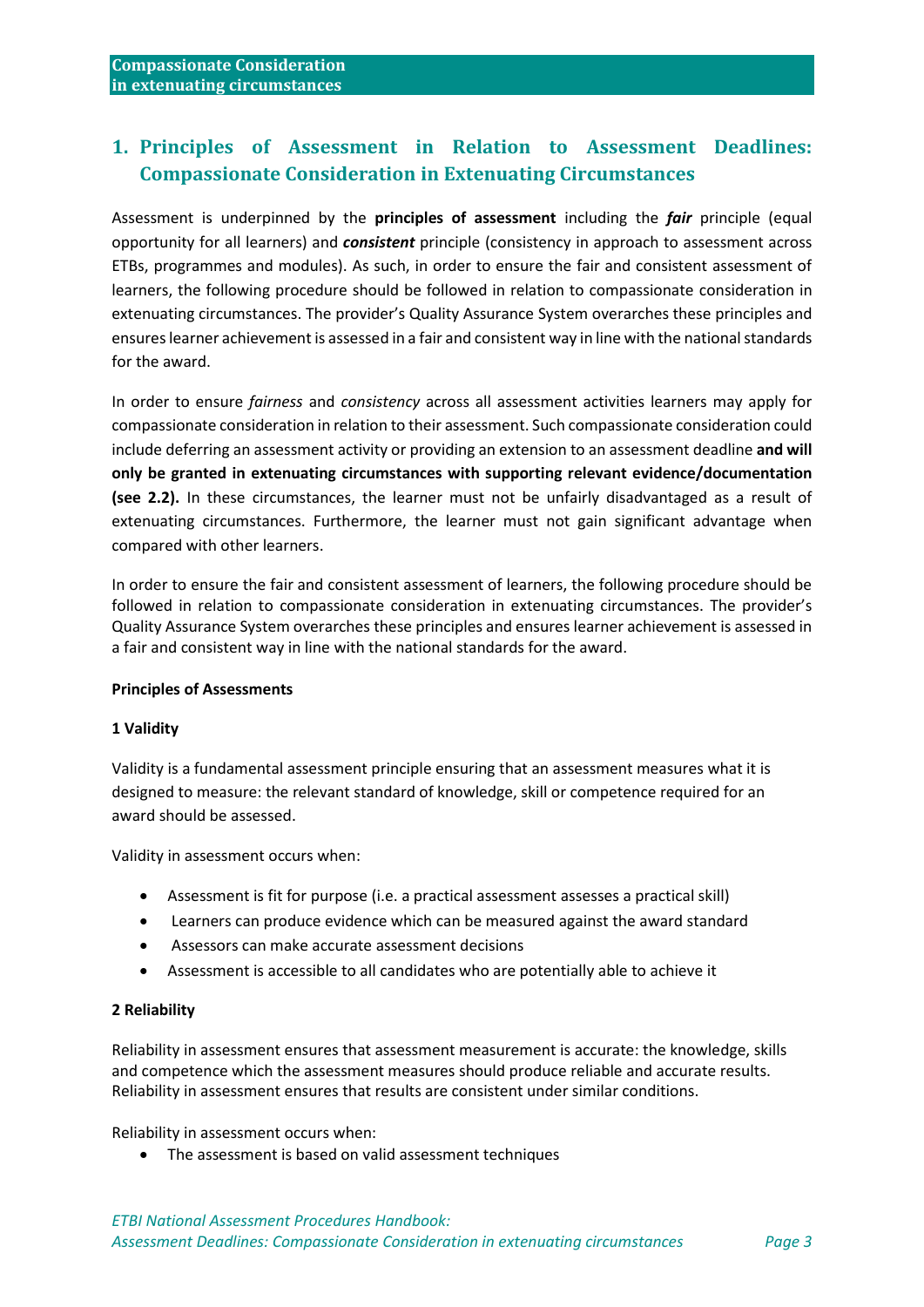- Assessment conditions are consistent
- Learner evidence is reliable
- Results are consistent over time across various assessors, contexts, conditions and learners

#### **3 Fair**

Fairness in assessment supports the validity and reliability principles and provides equal opportunity to all learners. Fairness in assessment ensures learners have access to appropriate resources/equipment in assessment; assessment design and implementation are fair to all learners; and policies and procedures exist to ensure fair assessment of learners.

#### **4 Quality**

Quality in assessment ensures that all assessment processes are quality assured.

#### **5 Transparency**

Transparency in assessment ensures that assessment policy and process provide clarity to all relevant stakeholders.

Based on QQI Principles for Assessment (QQI, 2013)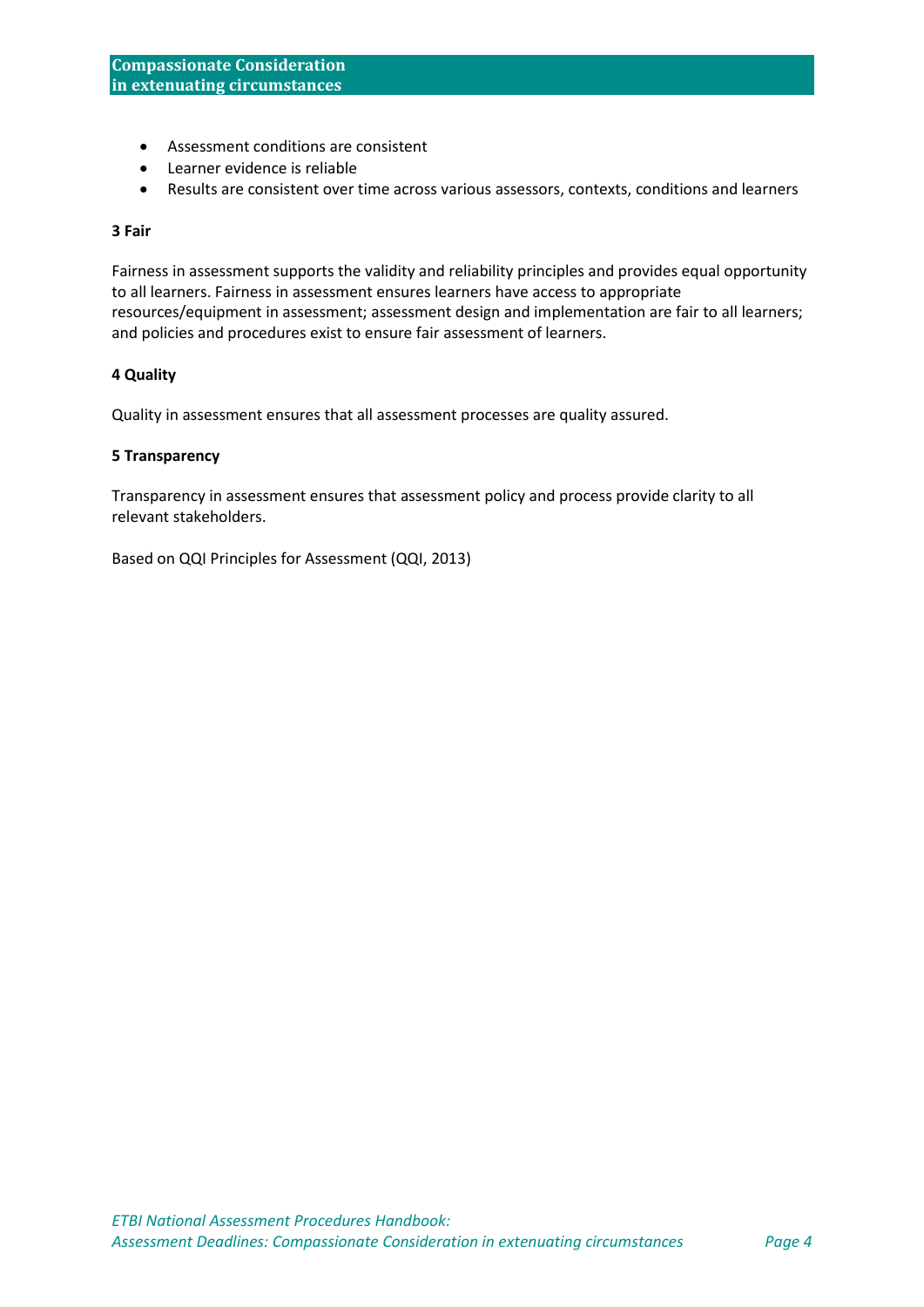## <span id="page-4-0"></span>**2. Definitions**

#### <span id="page-4-1"></span>**2.1. Compassionate Consideration**

The Programme Co-ordinator can enable learners who:

- **have been prevented from undertaking a specific assessment activity** because of extenuating circumstances, to apply to defer the assessment, i.e. to be allowed to complete the assessment activity on another occasion.
- *or*
- **felt their performance has been seriously impaired** because of extenuating circumstances, to apply to repeat the assessment, i.e. to be allowed to sit the assessment activity on at an alternative sitting. In extenuating circumstances, a learner may feel that his/her performance has been seriously impaired and may apply for compassionate consideration due to extenuating circumstances. In such cases, supporting relevant evidence/documentation must accompany the application (see 2.2). The application is then processed and either granted or declined. Where the application has been declined, the original result of the assessment will apply. Learners have the right to appeal this decision (see Section 5).

#### <span id="page-4-2"></span>**2.2. Examples of extenuating circumstances (Compassionate Consideration)**

Extenuating circumstances are situations or events which unexpectedly interfere with a learner's ability to complete or sit an element of assessment. Extenuating circumstances under which **may** be conserved include, but are not limited to:

- Recent physical injury or emotional trauma
- physical disability or chronic/disabling condition such as epilepsy, glandular fever, severe effects of pregnancy or other incapacitating illness of the learner
- recent bereavement of close family member or close friend
- personal injury certified by a medical practitioner
- domestic crisis
- certified mental health issue
- serious illness of a close family member
- serious illness of child or other family member for whom the learner is primary carer
- other extenuating circumstances

Examples of circumstances which are **unlikely to be considered** include, but are not limited to:

- typical symptoms associated with exam stress
- minor illnesses such as a common cold
- holidays
- IT and/or computer failure (excluding in an examination)
- English is not the first language of the learner

**Any application in relation to compassionate consideration requires the learner to provide supporting relevant evidence/documentation (see 2.3) of the extenuating circumstances.**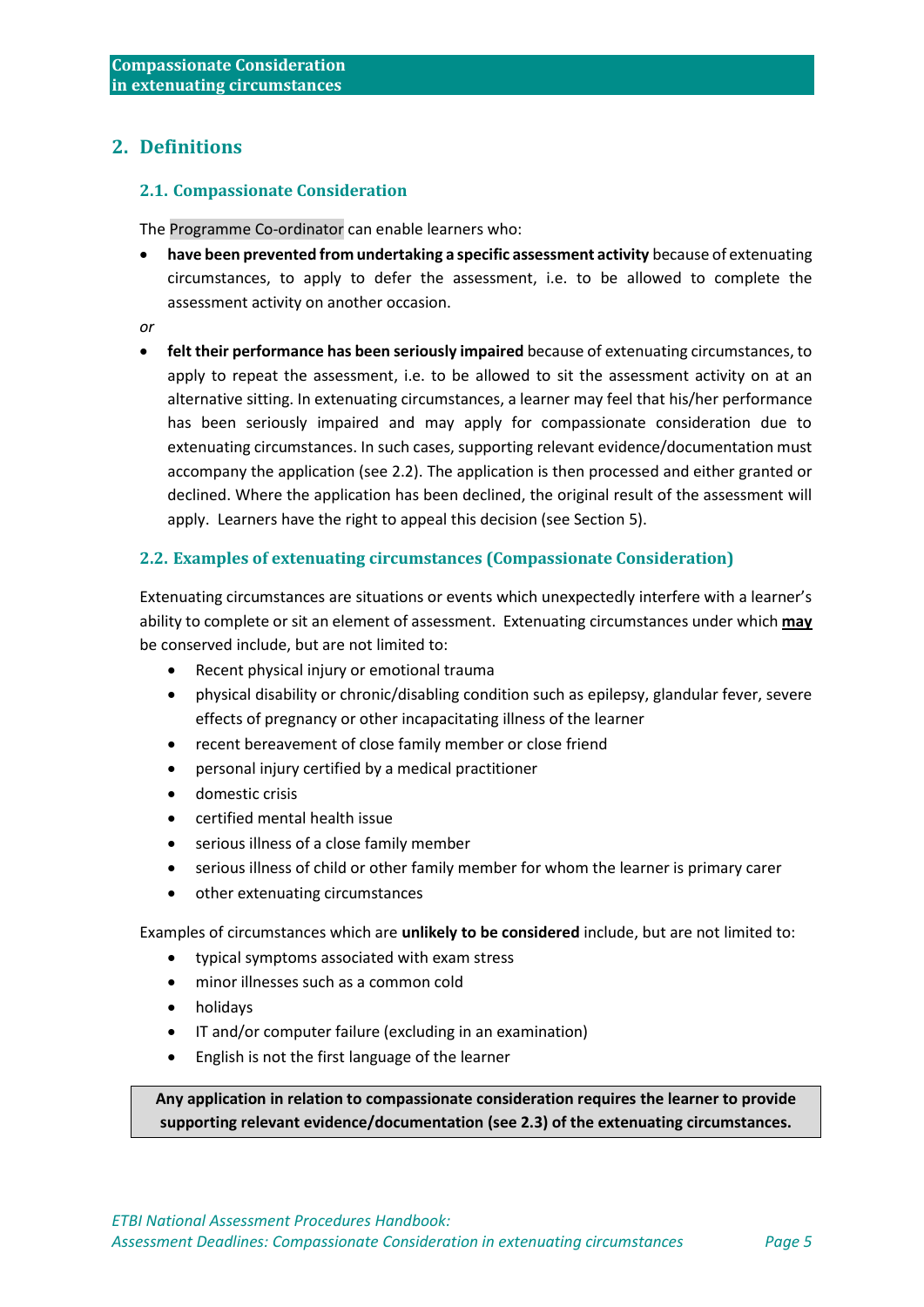#### <span id="page-5-0"></span>**2.3. Supporting relevant evidence/documentation**

Supporting relevant evidence/documentation refers to a:

- **Statement from a qualified professional practitioner**. Examples of statements from a qualified professional practitioner necessary for consideration of compassionate consideration include, but are not limited to:
	- ➢ Statement from medical practitioner (e.g. doctor, psychologist, etc)
	- ➢ Statement from An Garda Síochána/legal professional
	- ➢ Statement from Programme Co-ordinator or Centre Manager (in extenuating cases, the Programme Co-ordinator or Centre Manager may be aware of circumstances whereby the learner may be unable to obtain a statement from another qualified professional (e.g. due to financial constraints) and may complete a statement for the learner while maintaining confidentiality (Appendix 1)
- **RIP.ie or other source (if requested)**

**All evidence must be on headed paper and must be legible, stamped and dated. All evidence must relate to the specific application for extenuating circumstances being made.**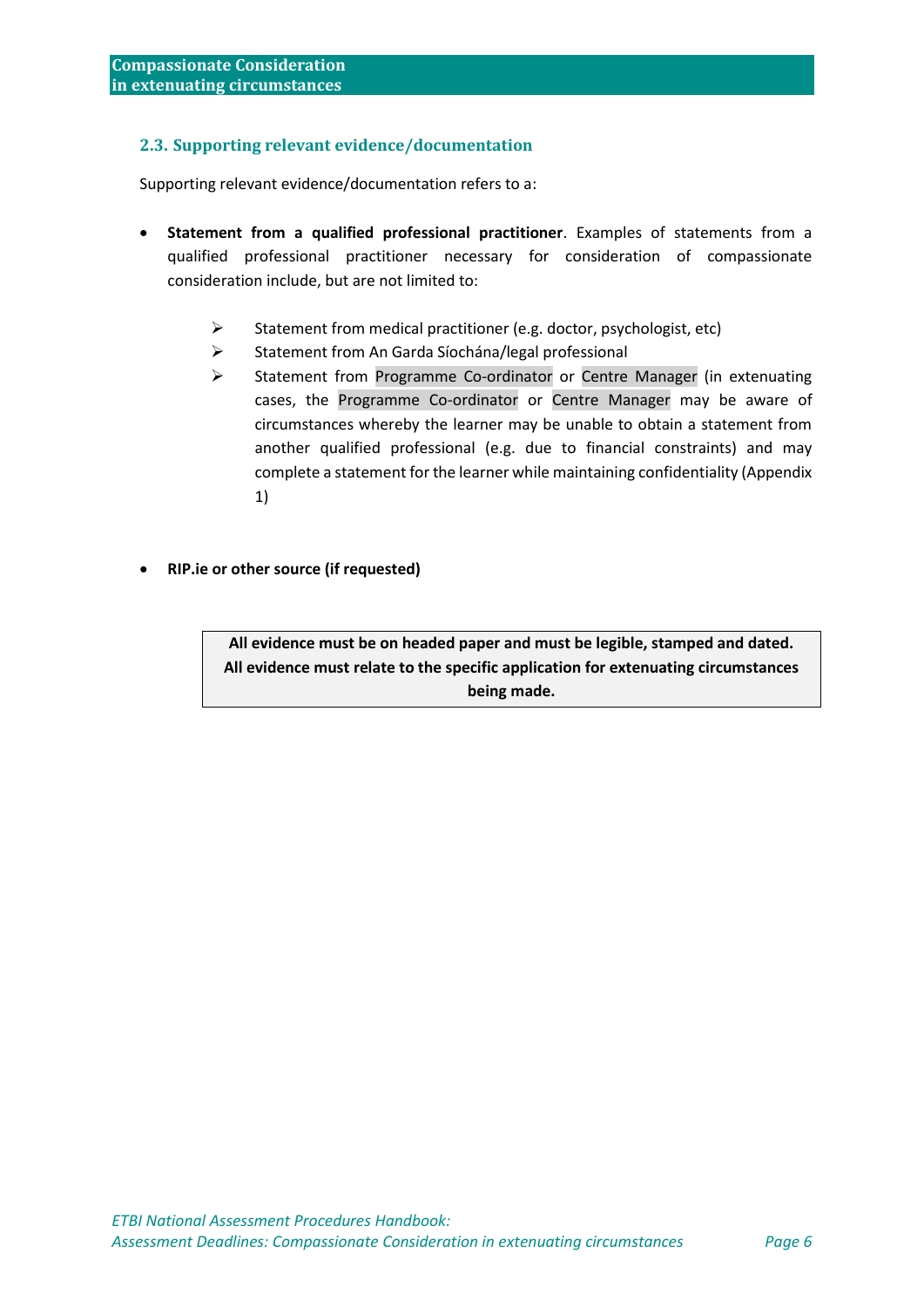## <span id="page-6-0"></span>**3. Compassionate Consideration Roles and Responsibilities**

#### <span id="page-6-1"></span>**3.1. The Programme Co-ordinator**

• The Programme Co-ordinator is required to ensure all Learning Practitioners are made aware of their roles in relation to planning, conducting and concluding assessment (*Learning Practitioner Handbook*<sup>1</sup> ). In the request for compassionate consideration, the Programme Co-ordinator, or designated person, is responsible for the management of the application process.

#### <span id="page-6-2"></span>**3.2. The Learning Practitioner**

- The Learning Practitioner is required to inform learners of assessment deadlines in advance (*Learning Practitioner Handbook*, notice boards, etc.). Where a learner misses an assessment deadline, the Learning Practitioner should **not** accept assessment evidence after that date and should inform the learner of the compassionate consideration process in which s/he can engage.
- In the request for compassionate consideration, the Learning Practitioner is required to inform and meet<sup>2</sup> with the Programme Co-ordinator in order to process the learner application.

#### <span id="page-6-3"></span>**3.3. The Learner**

- The learner is required to keep up-to-date with relevant assessment deadlines and consequences for missing same (e.g. *Learner Handbook<sup>1</sup>*, notice boards, etc.).
- In the event of extenuating circumstances, the learner is required to complete the application for compassionate consideration using the guidelines in this document and the appropriate application form (see Appendix 2).
- The learner is required to provide relevant supporting evidence/documentation (see 2.3) of the extenuating circumstances which they felt:

#### **may have prevented or may prevent him/her** from either:

- **completing** an assessment activity (Learner Record, Collection of Work, Project, Assignment or Skills Demonstration), or
- **missing** a practical assessment (Examination or Skills Demonstration)

*or* 

#### **seriously impaired or may seriously impair his/her performance**) in:

• a practical assessment (Examination or Skills Demonstration).

<sup>&</sup>lt;sup>1</sup> The *Learning Practitioner Handbook* is currently under development

<sup>&</sup>lt;sup>2</sup> In the case of Outreach or Distance Learning Programmes, the Learning Practitioner may be unable to meet with the Programme Co-ordinator and as such may communicate via phone and/or email.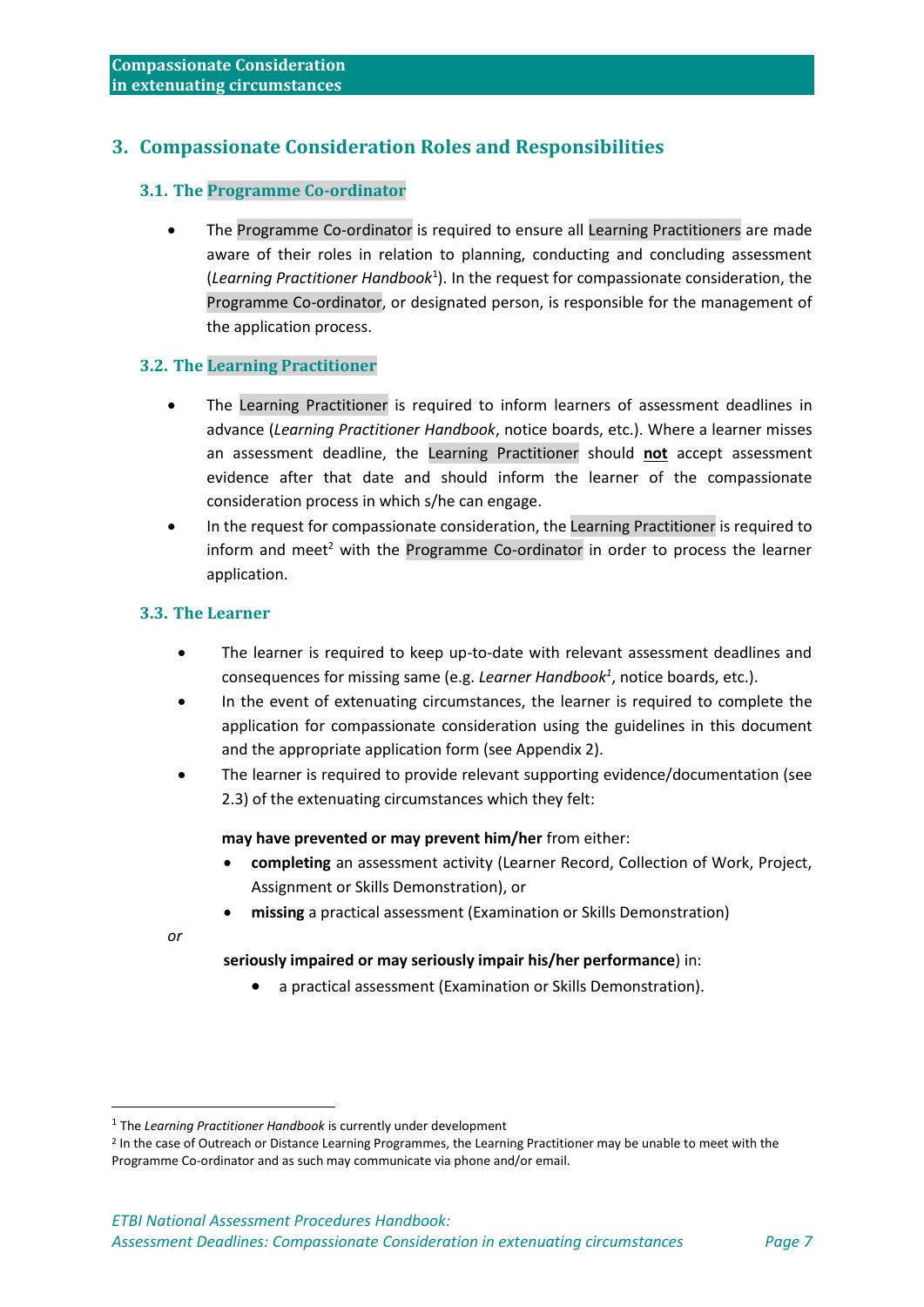This must be provided within a reasonable **defined** timeframe after the assessment deadline date of application (recommended timeframe: within 2 days and no more than 2 weeks<sup>3</sup> after date of application).

## <span id="page-7-0"></span>**4. Compassionate Consideration Procedure**

Where a learner requires compassionate consideration in relation to an assessment deadline the process outlined below should be followed.



#### **Figure 1.1 Compassionate Consideration Procedure**

- <span id="page-7-1"></span>1) The learner notifies the Learning Practitioner of the extenuating circumstances which they felt:
	- a) **may have prevented or may prevent him/her** from either:
		- **completing** an assessment activity (Learner Record, Collection of Work, Project, Assignment or Skills Demonstration), or
		- **missing** a practical assessment (Examination or Skills Demonstration)
- *or*

#### b) **seriously impaired or may seriously impair his/her performance**) in:

• a practical assessment (Examination or Skills Demonstration).

The Learning Practitioner informs the learner of Compassionate Consideration procedure.

*2.* The learner completes the **[Compassionate Consideration Application Form](file:///C:/Users/Owner/Dropbox/ETB%20Project/Forward%20Documentation/Resources/Compassionate%20Consideration/Application%20Form%20for%20granting%20compassionate%20consideration.doc)** (see Appendix 2) and [returns it t](file:///C:/Users/Owner/Dropbox/ETB%20Project/Forward%20Documentation/Resources/Compassionate%20Consideration/Application%20Form%20for%20granting%20compassionate%20consideration.doc)o the Programme Co-ordinator or designated person e.g. Learning Practitioner) within

<sup>&</sup>lt;sup>3</sup> In exceptional cases, the Programme Co-ordinator or Centre Manager may extend this date due to the specific circumstances which may prevent the learner from obtaining the relevant evidence/documentation within the allowed timeframe.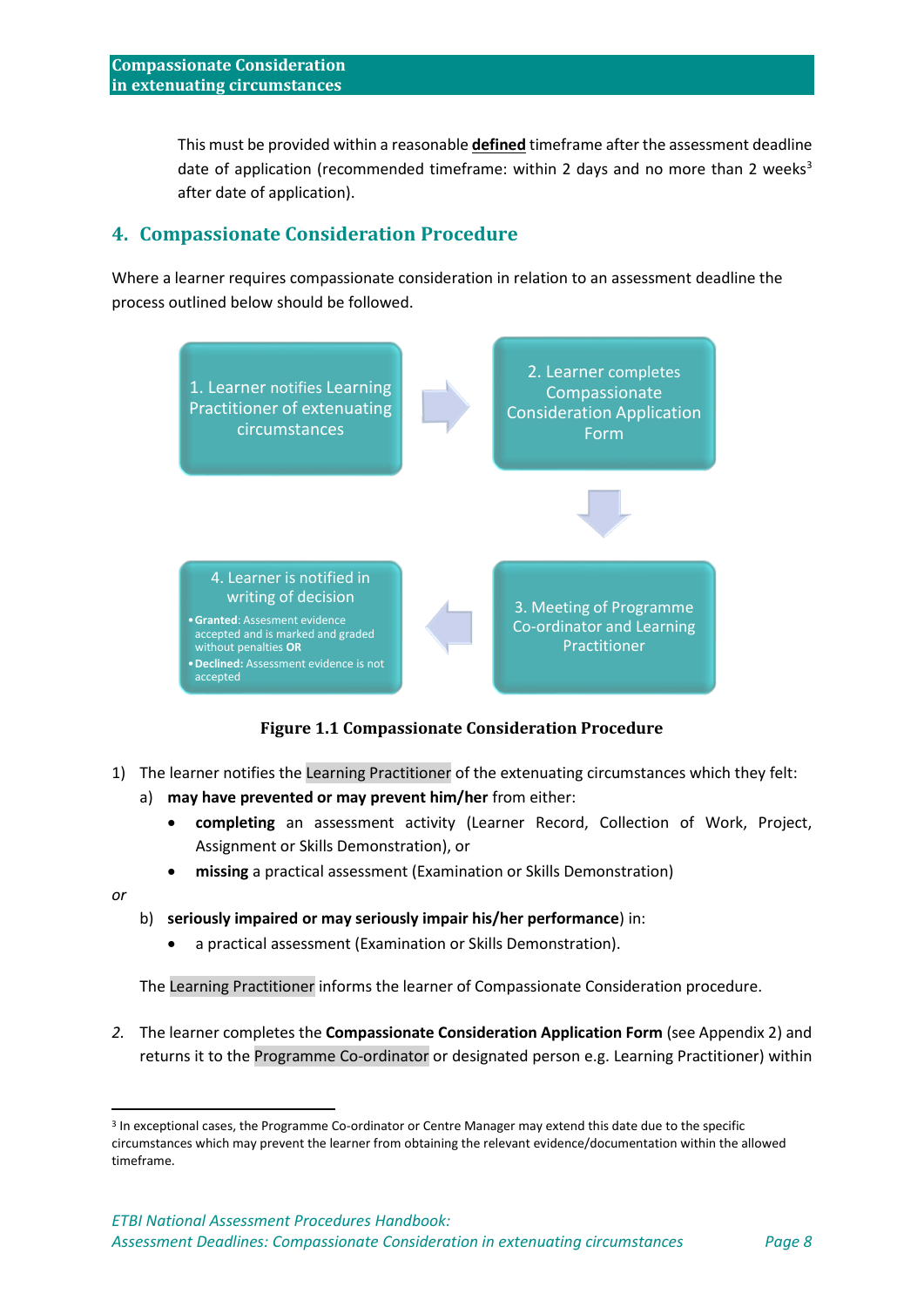a reasonable *defined* timeframe of one (1) working day and a maximum of three (3) working days<sup>4</sup>. This application **MUST** be accompanied with relevant supporting evidence/documentation (see 2.3) and must state the **extenuating [circumstances](file:///C:/Users/Owner/Dropbox/ETB%20Project/Forward%20Documentation/Assessment%20Website%20Working%20Group%202007%202008/Exceptional%20Circumstances.html)** that occurred.

3. A meeting between the Programme Co-ordinator and the Learning Practitioner is arranged to discuss the application and decide on the outcome.

The Programme Co-ordinator and Learning Practitioner must judge each application for compassionate consideration or extenuating circumstances on its own merits.

In the event of extenuating circumstances, considerations include:

- o Details of extenuating circumstances
- o Severity of circumstances
- o Application from learner
- o Relevant supporting evidence/documentation
- o Nature of the assessment activity (Assignment, Project, Learner Record, Collection of Work, Skills Demonstration and Examination)
- 4. The learner is informed in writing (or other appropriate format) of the outcome of the meeting, [granted](file:///C:/Users/Owner/Dropbox/ETB%20Project/Forward%20Documentation/Assessment%20Website%20Working%20Group%202007%202008/Compassionate%20Consideration%20Application%20Successful.html) or declined within a **defined** timeframe (recommended timeframe: within one (1) working day and not more than three (3) working days).
	- a) **Granted**:
		- If the decision is that the compassionate consideration application has been **granted**, the revised schedule for the assessment activity is agreed between the Learning Practitioner and the learner. Every attempt to facilitate this in the current assessment period will be made. However, due to time constraints, the nature of the assessment activity, and/or resources, this revised schedule may roll into a subsequent certification period.
		- **Examination**: Where a compassionate consideration application has been granted, in the event that the assessment activity is an examination, a new examination paper, marking scheme and set of outline solutions must be devised: the original examination paper will not be re-used.
		- **Learner Evidence (Assignment, Project, Learner Record, Collection of Work and Skills Demonstration)**: Where a compassionate consideration application has been granted, the learner evidence is accepted by the Programme Co-ordinator or Learning Practitioner and **should be marked and graded in accordance with the standards for the award**. The actual marks and grade awarded are determined solely on the basis of the evidence submitted in accordance with the standards for the award. **There is no mark/grade penalty under this procedure**.
	- **b) Declined:**

<sup>4</sup> In exceptional circumstances, the Programme Co-ordinator may extend this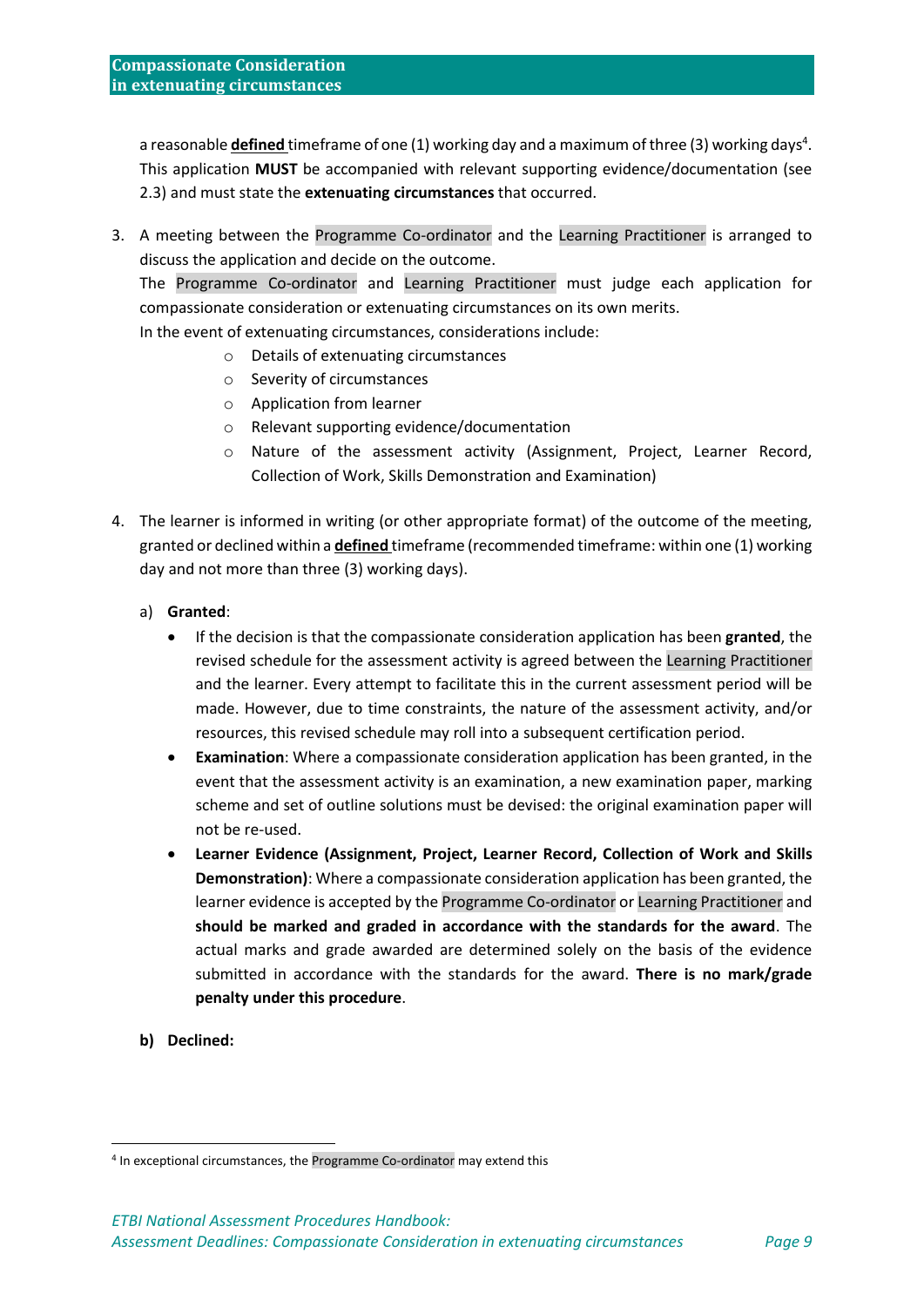• If the decision is that the compassionate consideration application has been *declined*, the Programme Co-ordinator or Learning Practitioner will refuse to accept the assessment evidence from the learner (Levels 4-6). The learner the right to appeal this (see Section 5).

## <span id="page-9-0"></span>**5. Compassionate Consideration Appeals**

The learner has the right to appeal the decision in relation to compassionate consideration application decision. Appeals must be made within a defined timeframe of two (2) working days of the decision. (In exceptional circumstances, the Programme Co-ordinator may extend this). All appeals must be must be made in writing using the Appeals Application Form (see Appendix 3). The Appeals process is processed in line with CMETB appeals procedures.

## **References**

QQI (2013) Quality Assuring Assessment Guidelines for Providers. Available at:

[https://www.qqi.ie/Downloads/Quality%20Assuring%20Assessment%20-](https://www.qqi.ie/Downloads/Quality%20Assuring%20Assessment%20-%20Guidelines%20for%20Providers%2c%20Revised%202013.pdf) [%20Guidelines%20for%20Providers%2c%20Revised%202013.pdf](https://www.qqi.ie/Downloads/Quality%20Assuring%20Assessment%20-%20Guidelines%20for%20Providers%2c%20Revised%202013.pdf)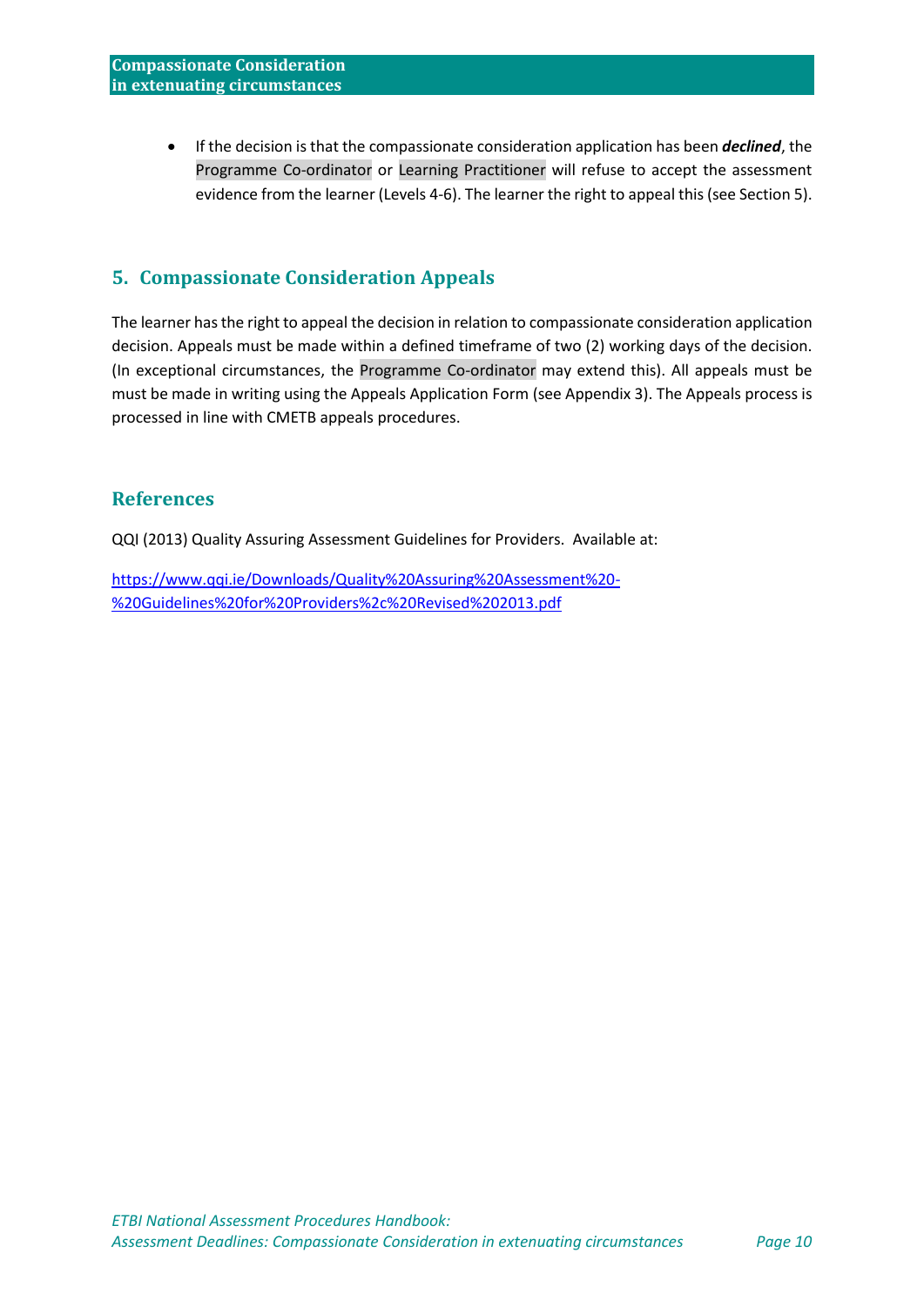## <span id="page-10-0"></span>**Appendix 1: Statement from Programme Co-ordinator or Centre Manager**

In exceptional cases, the Programme Co-ordinator or designated person e.g. Learning Practitioner/Centre Manager may be aware of circumstances whereby the learner may be unable to obtain a statement from another qualified professional (e.g. due to financial constraints) and may complete a statement for the learner while maintaining confidentiality.

## **STATEMENT FROM PROGRAMME COORDINATOR OR CENTRE MANAGER**

### **Re Application for Compassionate Consideration**

## **To be completed by the Programme Co-ordinator or Learning Practitioner/Centre Manager**

| <b>Programme Co-ordinator /Learning</b><br><b>Practitioner/ Centre Manager Name:</b>                                                                                |  |  |
|---------------------------------------------------------------------------------------------------------------------------------------------------------------------|--|--|
| <b>Learner Name:</b>                                                                                                                                                |  |  |
| <b>Course/Programme:</b>                                                                                                                                            |  |  |
| Module(s):                                                                                                                                                          |  |  |
| <b>Declaration:</b>                                                                                                                                                 |  |  |
| I can confirm that there are confidential extenuating circumstances which pertain to this learner                                                                   |  |  |
| which have:<br>prevented him/her from undertaking a specific assessment activity<br>$\circ$<br>or<br>seriously impaired his/her performance <sup>5</sup><br>$\circ$ |  |  |
| Signed:                                                                                                                                                             |  |  |
| Date:                                                                                                                                                               |  |  |

<sup>&</sup>lt;sup>5</sup> In extenuating circumstances, a learner may feel that their performance has been seriously impaired and may apply for compassionate consideration due to extenuating circumstances. In such cases, **relevant evidence/documentation** must support the application (see 2.1) and the application for same must be **granted**. Where the application has **not** been granted, the original result of the assessment will apply.





FUROPEAN UNION Investing in your future **European Social Fund** 

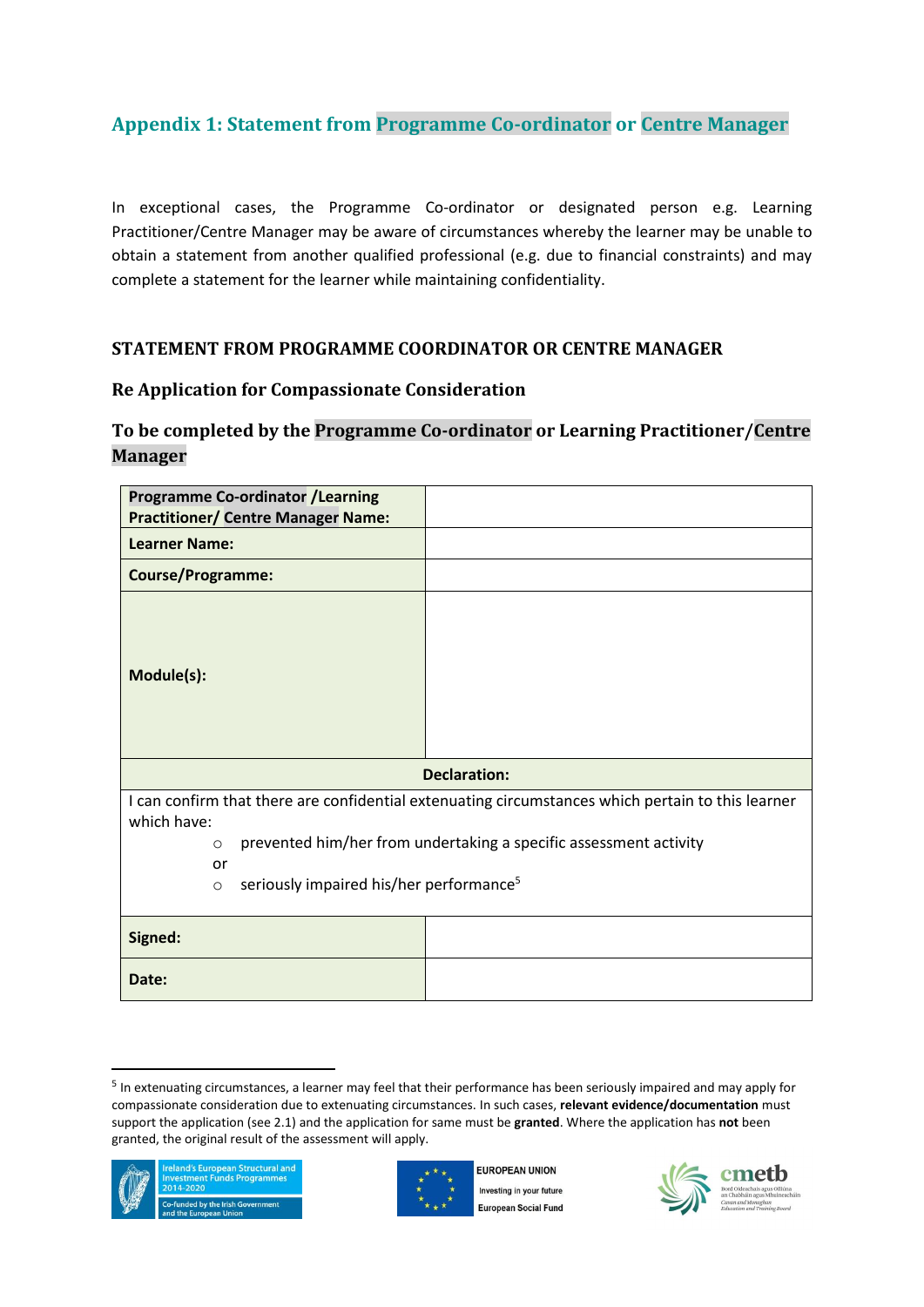<span id="page-11-0"></span>

| <b>Appendix 2: Compassionate Consideration Application Form</b> |  |
|-----------------------------------------------------------------|--|
|                                                                 |  |

| <b>COMPASSIONATE CONSIDERATION</b><br>in extenuating circumstances                                                                                                      |                                                                                                                                  |  |
|-------------------------------------------------------------------------------------------------------------------------------------------------------------------------|----------------------------------------------------------------------------------------------------------------------------------|--|
|                                                                                                                                                                         | <b>APPLICATION FORM</b>                                                                                                          |  |
| Part A: This section must be completed by the Learner                                                                                                                   |                                                                                                                                  |  |
| <b>Centre Name:</b>                                                                                                                                                     |                                                                                                                                  |  |
| <b>Learner Name:</b>                                                                                                                                                    |                                                                                                                                  |  |
| <b>Learner Address:</b>                                                                                                                                                 |                                                                                                                                  |  |
|                                                                                                                                                                         |                                                                                                                                  |  |
| <b>Learner No / PPS No:</b>                                                                                                                                             |                                                                                                                                  |  |
| <b>Course/Programme:</b>                                                                                                                                                |                                                                                                                                  |  |
| Module(s):                                                                                                                                                              |                                                                                                                                  |  |
| <b>Tutor/Learning Practitioner:</b>                                                                                                                                     |                                                                                                                                  |  |
| <b>Types of Assessment</b><br>(Please tick as applicable):                                                                                                              | Examination $\sqrt{\phantom{a}}$<br>Project<br>Skills Demonstration<br>Learner Record<br>Assignment<br><b>Collection of Work</b> |  |
| <b>Assessment Due Date(s):</b>                                                                                                                                          |                                                                                                                                  |  |
| <b>Reasons for requiring the extension:</b>                                                                                                                             |                                                                                                                                  |  |
|                                                                                                                                                                         |                                                                                                                                  |  |
| Relevant supporting evidence/documentation included (see 2.)<br>$Yes \mid \text{No}$<br>Relevant supporting evidence/documentation must be included in your application |                                                                                                                                  |  |
| Details of supporting relevant evidence/documentation:                                                                                                                  |                                                                                                                                  |  |
|                                                                                                                                                                         |                                                                                                                                  |  |
| Signed:                                                                                                                                                                 |                                                                                                                                  |  |
| Date:                                                                                                                                                                   |                                                                                                                                  |  |

**This application form must be submitted to the Programme Co-ordinator or designated person**

*ETBI National Assessment Procedures Handbook: Assessment Deadlines: Compassionate Consideration in extenuating circumstances Page 12*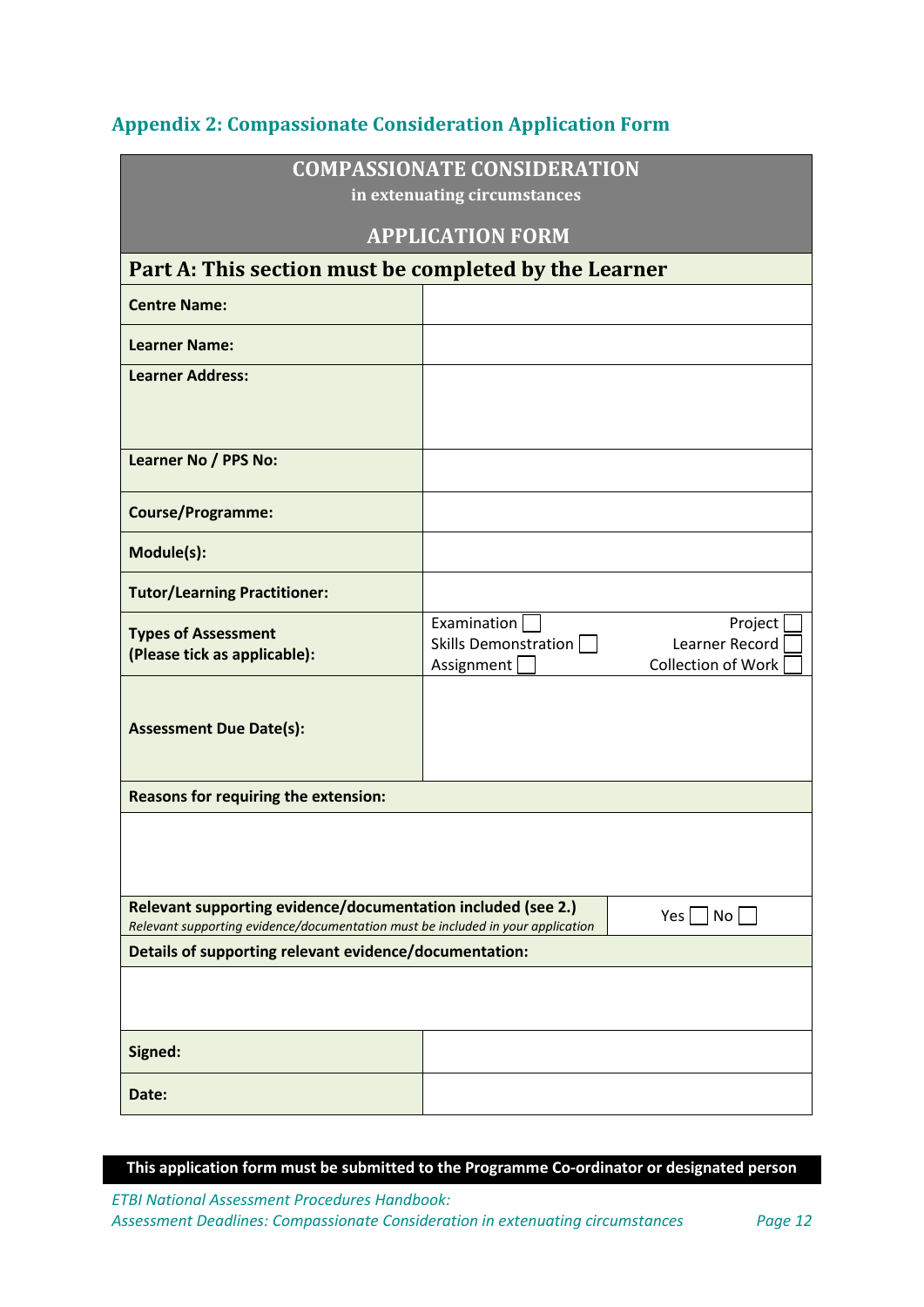| <b>COMPASSIONATE CONSIDERATION</b>                                 |                   |  |
|--------------------------------------------------------------------|-------------------|--|
| in extenuating circumstances                                       |                   |  |
| Part B: (Office Use) This section must be completed by the         |                   |  |
| <b>Programme Co-ordinator</b>                                      |                   |  |
| <b>Programme Co-ordinator Name:</b>                                |                   |  |
| <b>Receipt date of application:</b>                                |                   |  |
| <b>Learning Practitioner Name(s):</b>                              |                   |  |
| Date of meeting with Learning<br><b>Practitioner(s):</b>           |                   |  |
| Application prior to or after the<br>assessment activity/deadline: | Prior to<br>After |  |

| <b>Criteria:</b>                                                                                                                                                                                                                                                                                                                                                                                                                                                        | <b>Details:</b>                                                                            |  |
|-------------------------------------------------------------------------------------------------------------------------------------------------------------------------------------------------------------------------------------------------------------------------------------------------------------------------------------------------------------------------------------------------------------------------------------------------------------------------|--------------------------------------------------------------------------------------------|--|
| Details of extenuating circumstances<br>➤                                                                                                                                                                                                                                                                                                                                                                                                                               |                                                                                            |  |
| Severity of circumstances                                                                                                                                                                                                                                                                                                                                                                                                                                               |                                                                                            |  |
| <b>Application from learner</b>                                                                                                                                                                                                                                                                                                                                                                                                                                         |                                                                                            |  |
| <b>Relevant supporting</b><br>➤<br>evidence/documentation                                                                                                                                                                                                                                                                                                                                                                                                               |                                                                                            |  |
| Nature of the assessment activity<br>➤                                                                                                                                                                                                                                                                                                                                                                                                                                  |                                                                                            |  |
| <b>Application:</b>                                                                                                                                                                                                                                                                                                                                                                                                                                                     | Declined<br>Granted                                                                        |  |
| <b>Declaration:</b>                                                                                                                                                                                                                                                                                                                                                                                                                                                     |                                                                                            |  |
| I can confirm that:<br>A meeting with the Learning Practitioner to discuss the compassionate consideration<br>➤<br>application has taken place<br>There is sound evidence to grant or decline the application for compassionate<br>➤<br>consideration based on criteria above<br>If granted, the granting of compassionate consideration will not give the learner in<br>≻<br>question an unfair assessment advantage over other learners undertaking the<br>assessment |                                                                                            |  |
|                                                                                                                                                                                                                                                                                                                                                                                                                                                                         | Luuill inform the learner in writing of the decision regarding compassionate consideration |  |

| I will inform the learner in writing of the decision regarding compassionate consideration |  |
|--------------------------------------------------------------------------------------------|--|
| Signature:                                                                                 |  |
| Date:                                                                                      |  |

*ETBI National Assessment Procedures Handbook:* 

*Assessment Deadlines: Compassionate Consideration in extenuating circumstances Page 13*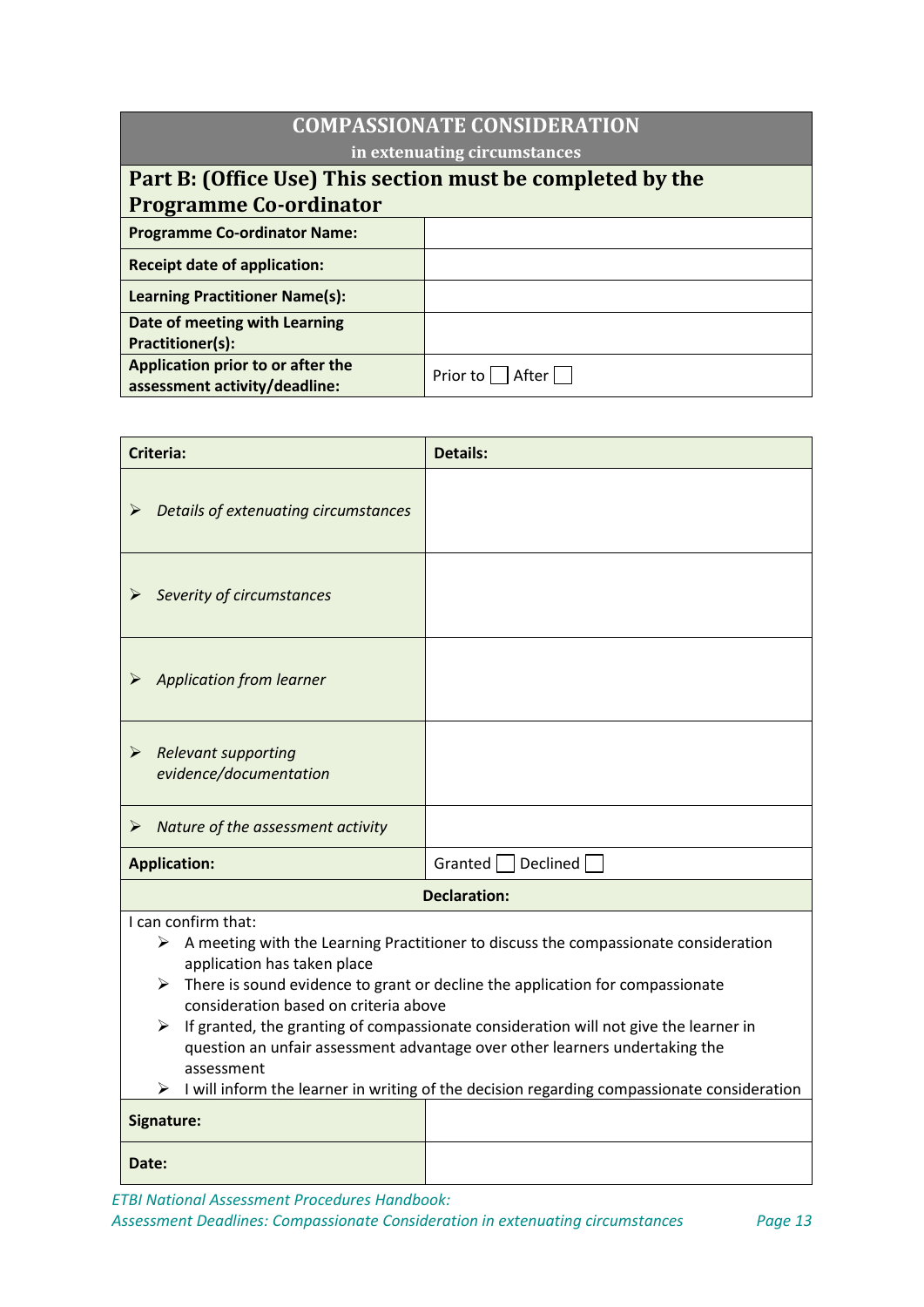| <b>COMPASSIONATE CONSIDERATION</b>                                         |                     |  |
|----------------------------------------------------------------------------|---------------------|--|
| in extenuating circumstances                                               |                     |  |
| Part C: This section must be completed by the Programme Co-ordinator       |                     |  |
| and returned to the Learner                                                |                     |  |
| This section should accompany relevant assessment material when submitted. |                     |  |
| <b>Learner Name:</b>                                                       |                     |  |
| <b>Date of Decision:</b>                                                   |                     |  |
| Outcome:                                                                   | Declined<br>Granted |  |
| If granted, details of extended deadline<br>etc.                           |                     |  |

\*If declined, form for appeal should be made available to the learner